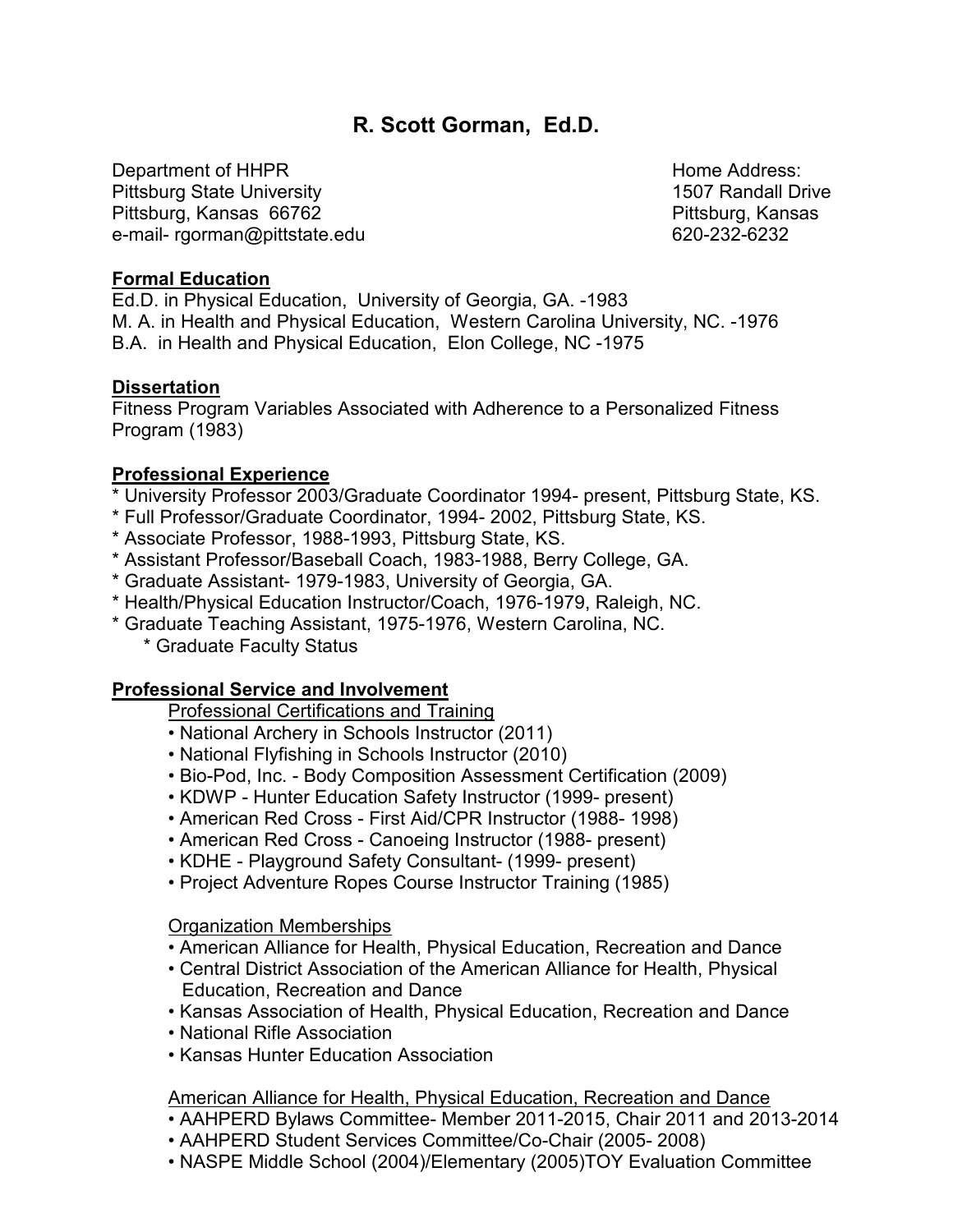- NASPE Finance Committee (2002-2004)
- NASPE Parliamentarian to Associate Delegate Assembly (2002-2012)
- NASPE National "PEP" Rally Representative (2000)
- AAHPERD Board of Governors (1998-1999)
- Alliance Assembly Restructuring Review Committee (1998-1999)
- NASPE Cabinet-District Coordinator (1997-1999)
- Recognition Awards Committee-NASPE Representative (1996-1999)
- CDAAAHPERD Representative to NASPE Cabinet (1994-96)
- Physical Best State Coordinator representing KAHPERD (1989-1994)
- ARAPCS (AAALF) Skills Test Committee(1984) Chairperson(1986-88)

Central District Association of the American Alliance for Health, Physical Education, Recreation and Dance

- Parliamentarian (1997-1998) (2007-2009) (2013-2015)
- Chair of Recognition Awards Committee (2012-2014)
- Chair of the District Scholar Committee (2009-2012)
- VP Physical Activity and Recreation Division (2012-2014)
- Co-Advisor of the Council of Future Professional (2006- present)
- Vice-President of General Division (2002-2004)
- President (1998-2001)
- Executive Council (1992-1996, 1999-2001, 2003-2005 & 2007-2008)
- North American Society of HPERD & S Awards Committee CDA-Chair (2000)
- VP of Sport and Physical Education Division (1992-1996)
- Chair of Sport and Physical Education: Sport Section (1990-1992)
- Recognition Awards Committee (1990- present)

Kansas Association of Health, Physical Education, Recreation and Dance

- Parliamentarian (1998-present) Past-Advocacy Committee Chair
- KAHPERD President (1993-1995) Past-Research Section Chair
- Executive Council (1993- present) Past-Grants Committees Chair
- 
- Convention Manager (2004) Past-ASP Chair
- 
- Awards Committees Chair (2000-05) Past-Structure & Function Chair
	-
- National Parks and Recreation Association
- Pittsburg Parks and Recreation Advisory Committee/Chair (1991-2001)

## **AAHPERD Publications**

Gorman, R. Scott , Worrell, Vicki & Meyers, Mike, "Central District Future Professionals, " CDAAAHPERD Momentum, September, 2013.

Gorman, R. Scott, "Recognition Awards Update, " CDAAAHPERD Momentum, September, 2013.

Gorman, R. Scott and Parker, Missy "Central District Future Professionals," AAHPERD Update, August, 2012.

Gorman, R. Scott, "CDAAAHPERD Recognition Awards- A Labor of Love in Progress", " CDAAAHPERD Update, September, 2012.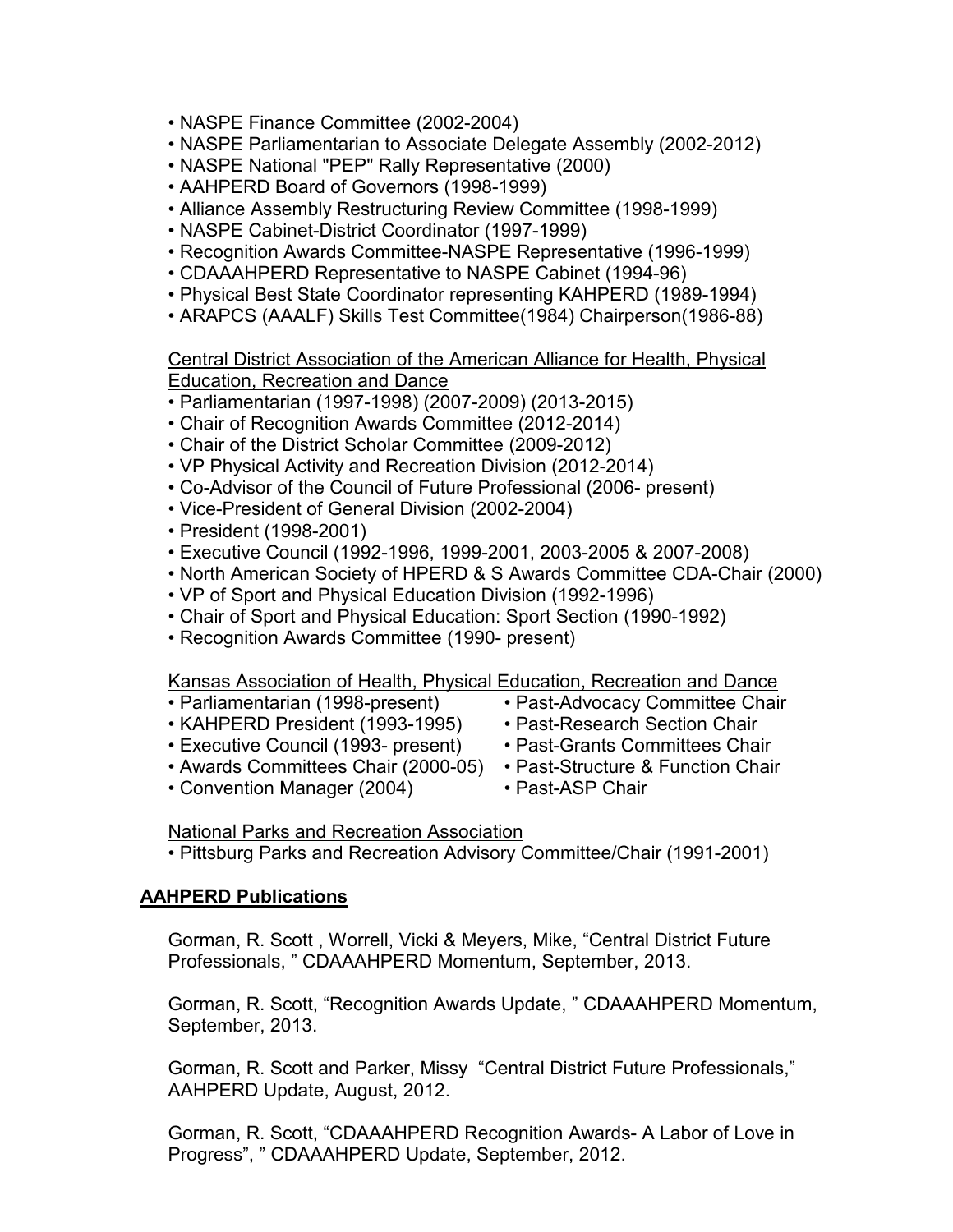Gorman, R. Scott and Parker, Missy "Central District Future Professionals," CDAAAHPERD Update, September, 2011.

Gorman, R. Scott. "Central District Future Professionals." AAHPERD Update, Spring, 2009**.**

Gorman, R. Scott. "Central District Future Professionals Committee," CDAAAHPERD Update, Spring, 2009**.**

Gorman, R. Scott. "AAHPERD Student Leadership Forum." AAHPERD Update, Spring, 2008**.**

Gorman, R. Scott "Future Professionals Take on Central District CDAAAHPERD Update, Spring, 2008**.**

Gorman, R. Scott. "Student Services Committee Board of Governor's Report." AAHPERD National Convention BOG Meeting, Dallas-Fort Worth, Texas, Spring, 2008**.**

Gorman, R. Scott. "AAHPERD Student LDC Update." Central District AAHPERD Update, Volume II, Spring 2007.

Gorman, R. Scott "Mentoring AAHPERD Future Professionals." AAHPERD Update, Spring, p. 17, 2007.

Gorman, R. Scott "AAHPERD Dual State and National Membership Benefits." AAHPERD Update, Spring, p. 17, 2007.

Gorman, R. Scott. "Future Professional Leadership Opportunities Abound." AAHPERD UpdatePlus, September/October, Fall 2007.

Gorman, R. Scott. "AAHPERD Student LDC Update." Central District AAHPERD Update, Volume II, Spring 2006.

Gorman, R. Scott. "KAHPERD Executive Director's Message." KAHPERD Journal, Volume 78, No. 2, Fall 2006.

#### **AAHPERD Presentations**

Gorman, R. Scott, et al. "Mentoring Future Professionals," AAHPERD Undergraduate Student Leadership Forum. AAHPERD National Convention, St. Louis, MO, April 1-5, 2014.

Gorman, R. Scott, Grimes, Shelly "Yabadabadoo Adventure Activities." KAHPERD Conference, Emporia, KS, Nov 26-8,2013.

Gorman, R. Scott. Parker, Missy. "Future Professional Leadership Extravaganza." CDAAAHPERD, Jackson Hole, WY. Feb. 21-23, 2013.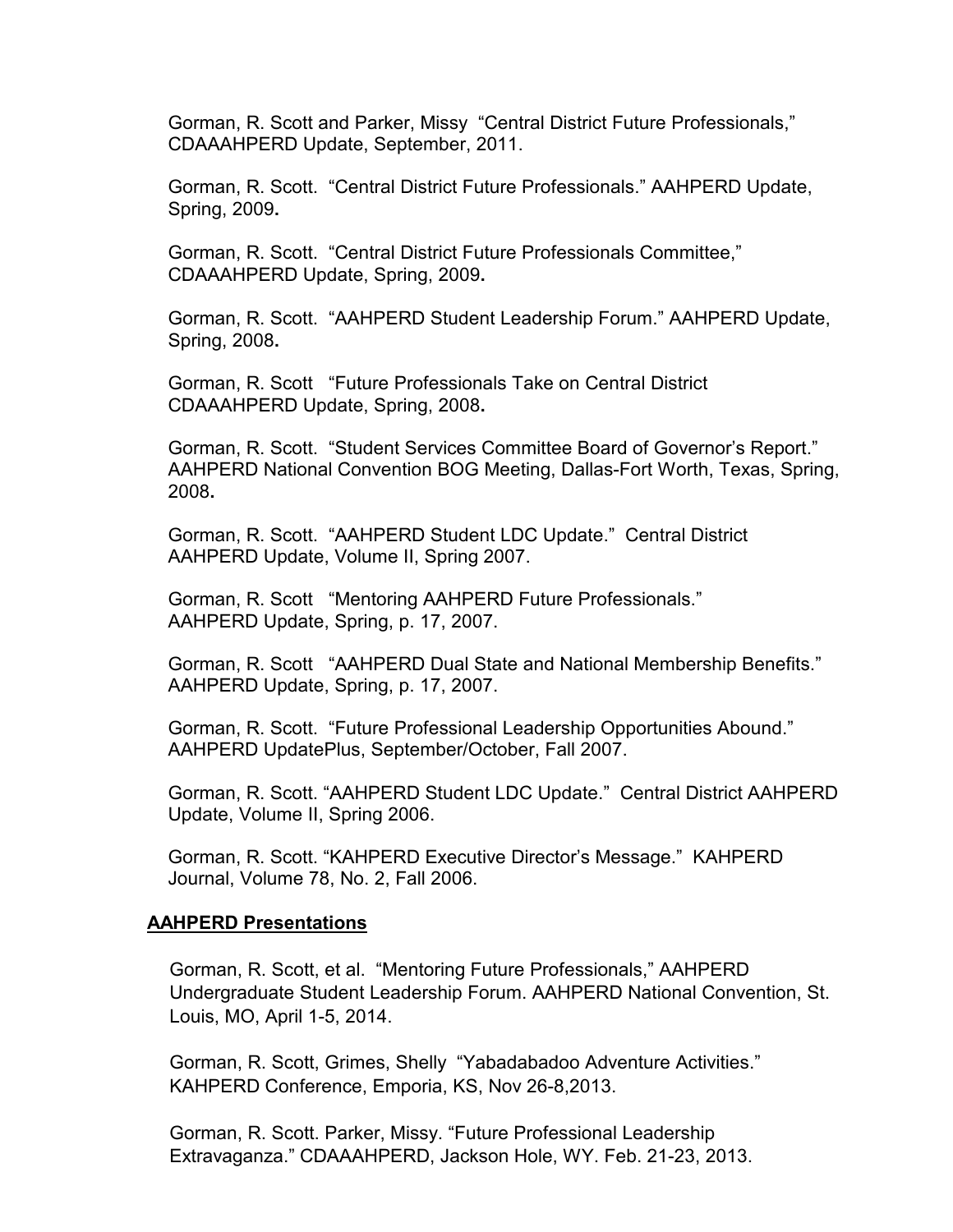Gorman, R. Scott, et al. "Mentoring Future Professionals," AAHPERD Undergraduate Student Leadership Forum Part II. AAHPERD National Convention, Charlotte, NC, April 23-27, 2013.

Gorman, R. Scott, Grimes, Shelly "KNOTS- Knots- and Even More KNOTS," CDAAAHPERD Conference, Colorado Springs, Co. February 2-4, 2012.

Gorman, R. Scott, et al. "Mentoring AAHPERD Future Professionals," 2012 Undergraduate Student Leadership Forum. AAHPERD National Convention, Boston, MA. March, 2012.

Gorman, R. Scott. et al. "Secrets of KAHPERD, CDAAAHPERD and AAHPERD Recognition Awards Programs Unveiled: The Mystery is Solved!" KAHPERD Conference, Lawrence, KS. 2012.

Gorman, R. Scott, Sinclair, Christina, Parker, Missy "Interviewing to Get the Job," CDAAAHPERD Conference, Colorado Springs, Co. February 2-4, 2012.

Gorman, R. Scott, Grimes, Shelly "KNOTS- Knots- and Even More KNOTS," CDAAAHPERD Conference, Colorado Springs, Co. February 2-4, 2012.

Gorman, R. Scott. "Yabadabadoo Adventure Activities." KAHPERD Conference, Fort Hays, KS, Nov 2-4, 2011.

Gorman, R. Scott, Grimes, Shelly "KNOTS- Knots- and Even More KNOTS," KAHPERD Conference, Fort Hays, KS, Nov 2-4, 2011.

Gorman, R. Scott. "Fly Fishing Basics." KAHPERD Conference, Fort Hays, KS, Nov 2-4, 2011.

Gorman, R. Scott. Kathy Wagner. "Secrets of KAHPERD, CDAAAHPERD and AAHPERD Recognition Awards Programs Unveiled: The Mystery is Solved!" KAHPERD Conference, Wichita, October, 2011.

Gorman, R. Scott, et. al, Workshop Coordinator, " Major League Leadership Session for Future Professionals," MOAHPERD (Missouri) Conference, November 12, 2011.

Gorman, R. Scott, et al. "Professionalism, Getting Involved in Activities Outside of Your Job Assignment," 2011 Undergraduate Student Forum. AAHPERD National Convention, San Diego, CA. March 30, 2011.

Gorman, R. Scott, et al. "Speed Interviewing," 2011 Undergraduate Student Forum. AAHPERD National Convention, San Diego, CA. March 30, 2011.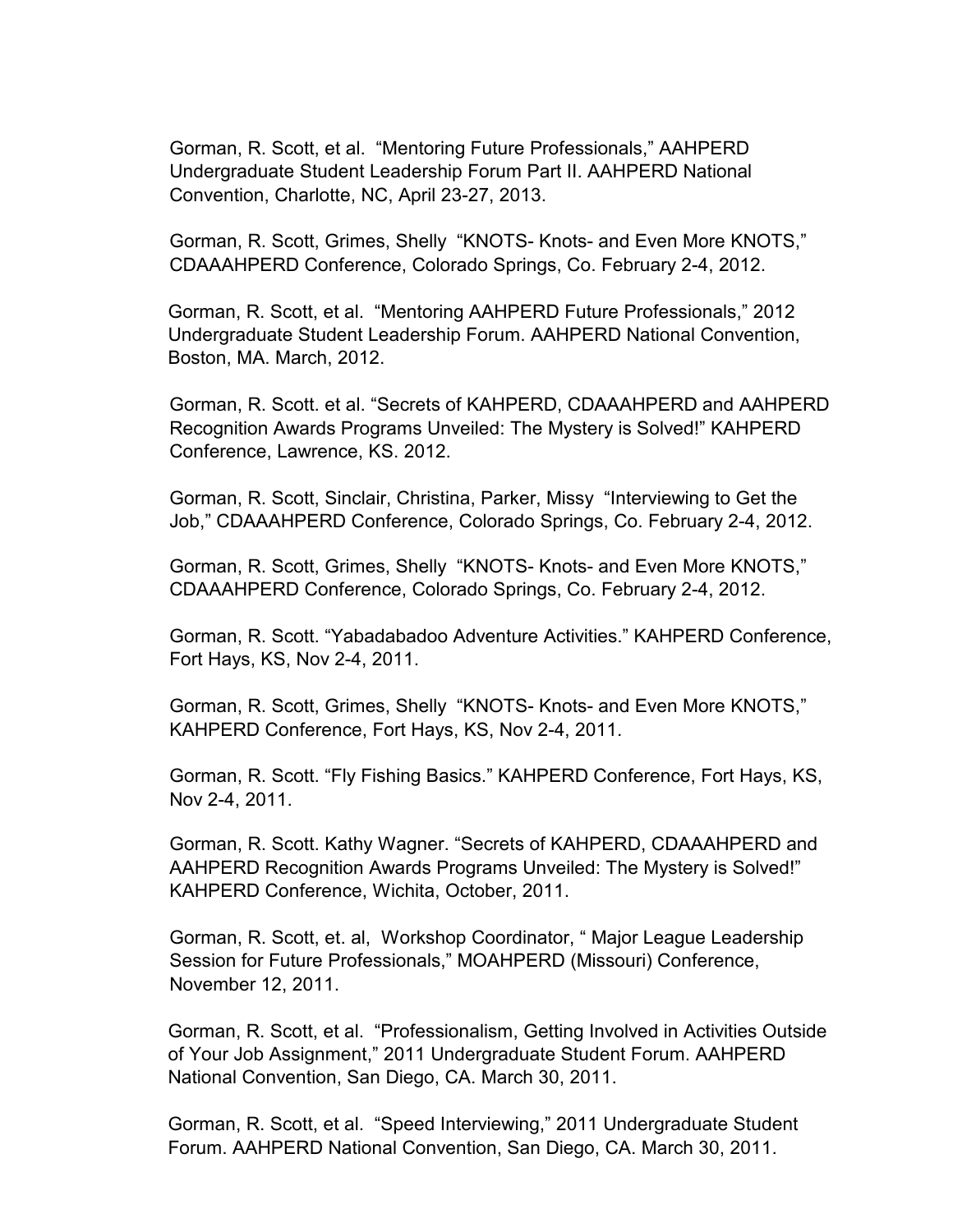Gorman, R. Scott, et al. "Majors Clubs, How Students Work in State Organizations & Association Participation," 2011 Undergraduate Student Forum. AAHPERD National Convention, San Diego, CA. March 30, 2011.

Gorman, R. Scott. NASPE: Association Delegate Assembly Parliamentarian. AAHPERD National Convention, San Diego, CA. May 1, 2011.

Gorman, R. Scott. Bylaws Committee Report. Presented to the Alliance Assembly, AAHPERD National Convention, San Diego, CA. May 2, 2011.

Gorman, R. Scott. Parker, Missy. "Future Professional Leadership Development." CDAAAHPERD Conference, Fargo, ND. February 4-6, 2010.

Gorman, R. Scott. "Advenure Activities: Fun Activities for Sunny Fargo." CDAAAHPERD Conference, Fargo, ND. February 4-6, 2010.

Gorman, R. Scott. Parker, Missy. "Interviewing to Get the Job." CDAAAHPERD Conference, Fargo, ND. February 4-6, 2010.

Gorman, R. Scott and et al. "Student Leadership Development Seminar." AAHPERD National Convention, Indianapolis, IN. March 17, 2010.

Gorman, R. Scott. NASPE: Association Delegate Assembly Parliamentarian. AAHPERD National Convention, Indianapolis, IN. March, 2010.

Gorman, R. Scott. Parker, Missy. "Student Leadership Conference: Part I & II." CDAAAHPERD Conference, Rapid City, SD, February 2010.

Gorman, R. Scott. Parker, Missy. "Interviewing to Get the Job: Part I & II." CDAAAHPERD Conference, Rapid City, SD, February 2010.

Gorman, R. Scott. Parker, Missy. "Future Directions: Future Professionals." CDAAAHPERD Conference, Rapid City, SD, February 2010.

Gorman, R. Scott. Parker, Missy. "Future Professional Leadership Development." CDAAAHPERD Conference, Fargo, ND. February 4-6, 2010.

Gorman, R. Scott. Parker, Missy. "Interviewing to Get the Job." CDAAAHPERD Conference, Fargo, ND. February 4-6, 2010.

Gorman, R. Scott. , PSU HHPR Club, "Yabadabadoo Adventure Activities Galore." KAHPERD Conference, PSU, Pittsburg, KS, October, 2009.

Gorman, R. Scott. "Yabadabadoo Adventure Activities."MOAHPERD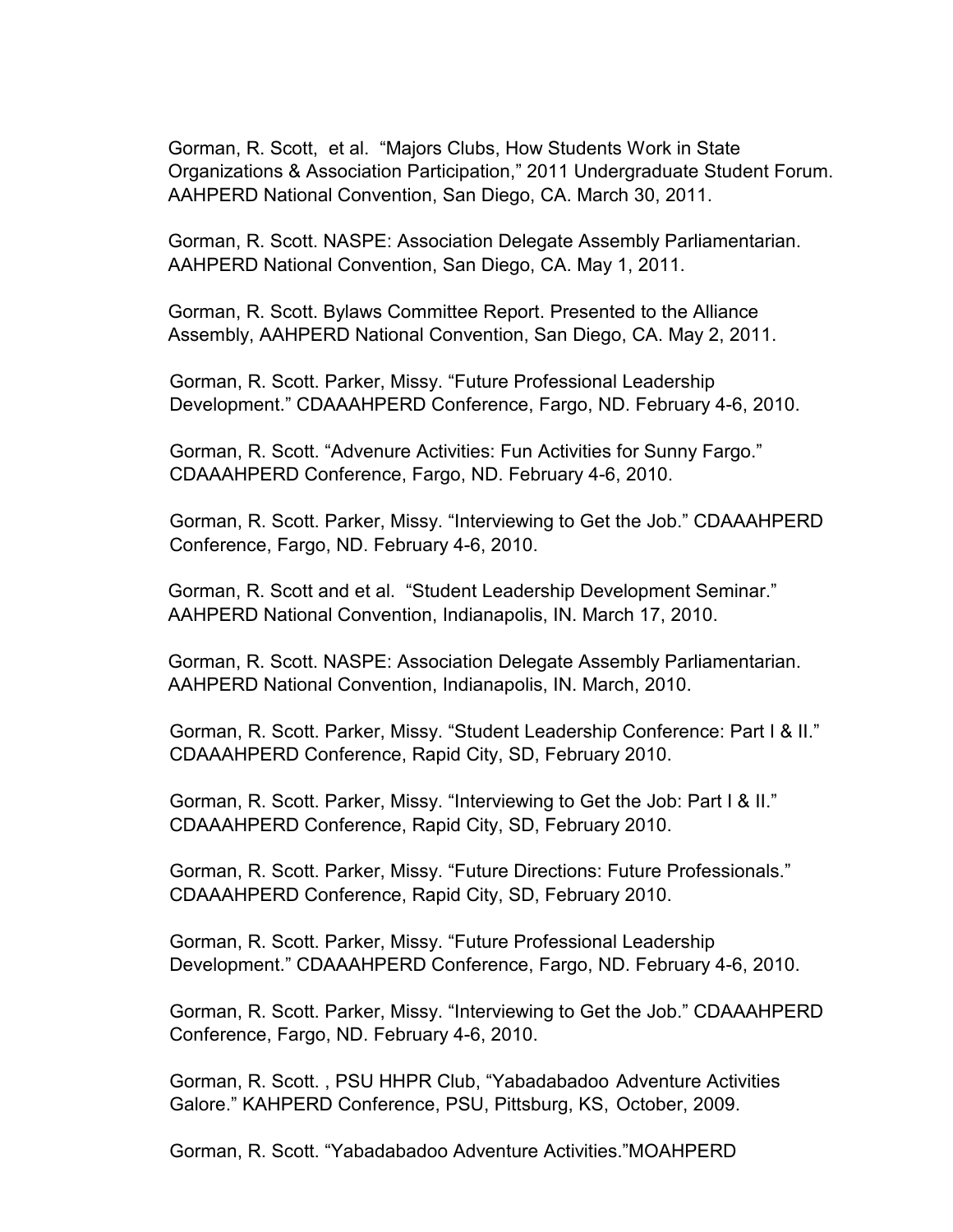Conference, Lake ot the Ozarks , MO. November, 2009.

Gorman, R. Scott. "Fly Fishing Basics." MOAHPERD Conference, Lake ot the Ozarks , MO. November, 2009.

Gorman, R. Scott, "Healthy Nutrition Requirements." South East Kansas Counseling Association Annual Meeting, PSU, Pittsburg, KS, Jan, 2009.

Gorman, R. Scott. Parker, Missy. "Interviewing to Get the Job." CDAAAHPERD Conference, Rochester, MN. March, 2009.

Gorman, R. Scott. et. al. "Future Professional "Survivors" Celebration of Life." CDAAAHPERD Conference, Rochester, MN. March, 2009.

Gorman, R. Scott. "NASPE: Association Delegate Assembly Parliamentarian." AAHPERD Convention, Tampa, Florida, March, 2009.

Gorman, R. Scott, Oppliger, J. and Sedbrook, S. "Stump the Olympic Panel." KAHPERD Convention, Emporia, KS. October, 2008. Gorman, R. Scott. Parker, Missy. "Student Leadership Development Mini-Conference." CDAAAHPERD Conference, Omaha, Nebraska. April, 2008.

Gorman, R. Scott. et. al. "AAHPERD Future Professional National Leadership Development Workshop." AAHPERD National Convention, Dallas-Fort Worth, Texas, April, 2008**.**

Gorman, R. Scott. "Student Leadership: Building Our HPERD Future." CDAAAHPERD District Student Leadership Development Conference (LDC), Overland Park, KS. April, 2007.

Gorman, R. Scott. "Yabadabadoo Adventure Activities." CDAAAHPERD Conference, Overland Park, KS. April, 2007.

Miller, Mike and Gorman, R. Scott. "Fly Fishing" CDAAAHPERD Conference, Overland Park, KS. April, 2007.

Gorman, R. Scott. "Adventure Energizers." CAHPERD (Canada) Student LDC. Ontario, Canada, September, 2007.

Gorman, R. Scott. "Leadership Development Activities for Future Professionals." AAHPERD Student Services LDC, Estes Park, Colorado, October, 2007.

Gorman, R. Scott. "Archery Basics." KAHPERD Conference, Emporia, KS. November, 2007.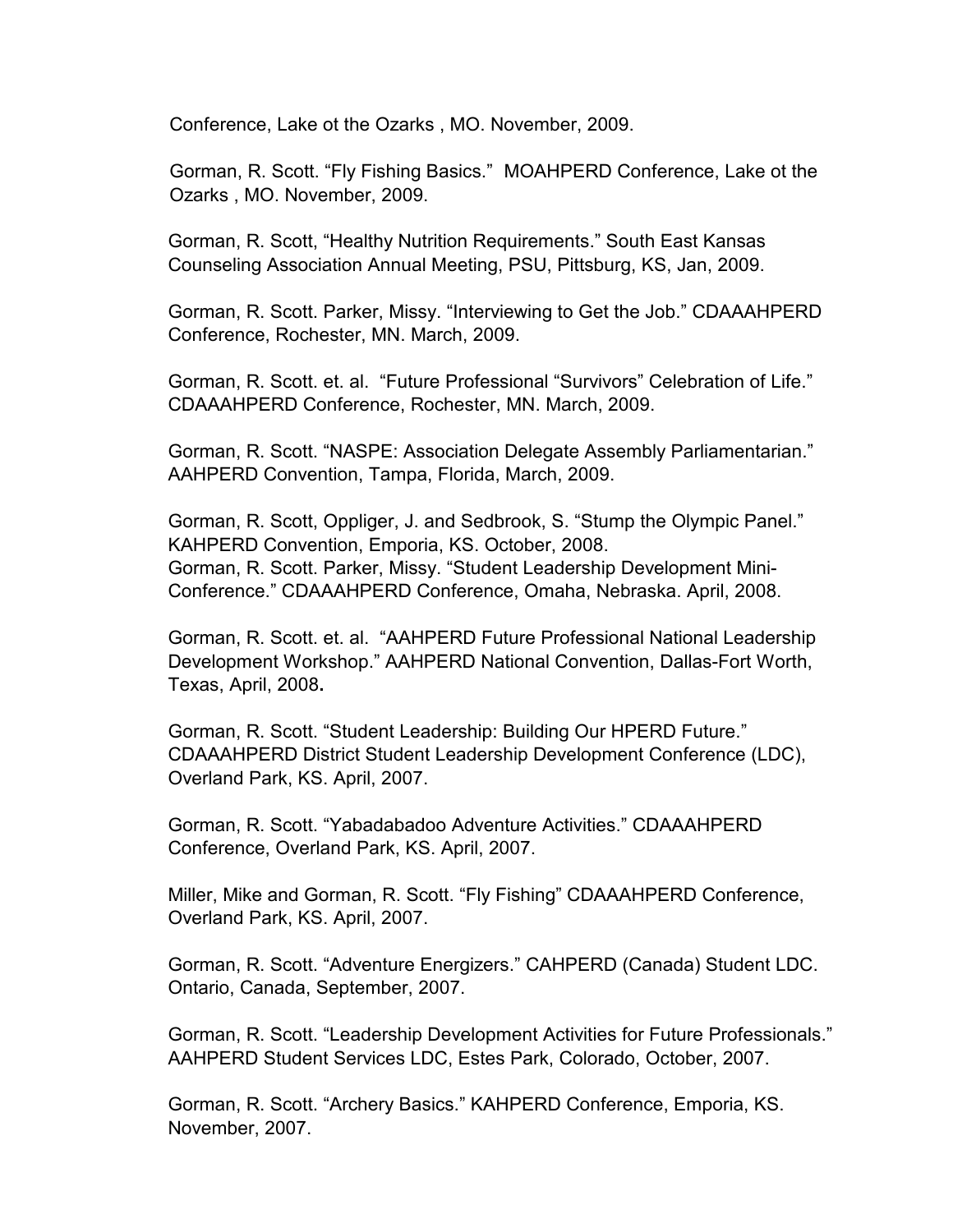Gorman, R. Scott. "Adventure Curricular Activities for Student Majors and Oldtimers Too." MOAHPERD Conference, Lake of Ozarks , MO. Nov, 2007.

Gorman, R. Scott. "Student Leadership: Looking Forward to Building Our Future." CDAAAHPERD District Student Leadership Development Conference (LDC), Broomfield, CO, March, 2006.

Gorman, R. Scott. "Juggling: As Easy as 1-2-3." CDAAAHPERD Conference, Broomfield, CO, March, 2006.

Gorman, R. Scott. "Fly Fishing Basics: Because Trout Don't Live in Ugly Places," KAHPERD Conference, Emporia, Kansas, November, 2006.

Gorman, R. Scott. "Orienteering: Know Where You Are, Where You Are Going and How to Return Safely." KAHPERD Conference, Emporia, Kansas, November, 2006.

Gorman, R. S and B. Clocksin, "Getting Acquainted: The First Step Towards Leadership," AAHPERD National Student Leadership Development Conference (LDC), Ripley, West Virginia, October, 2005.

Gorman, R. Scott, "Adventure Activities Leadership Training," AAHPERD National Student Leadership Development Conference (LDC), Ripley, West Virginia, October, 2005.

Akin, Ellis, Gorman, Moeckel & Schneider, "Future Professionals Panel Q & A Session," KAHPERD Convention, Washburn Univ, Topeka KS. November, 2005.

Miller, Mike and Gorman, R. Scott, Pre-Convention Workshop "Outdoor Education - Choice Based Physical Education," CDAAAHPERD Convention, Cheyenne, Wyoming, May, 2005.

Gorman, R. S., Bolt, Deines, Juggling Basics- Brain Based Fun for the Kid In All Of Us, CDAAAHPERD Convention, Cheyenne, Wyoming, May, 2005.

Gorman R. S. (Workshop coordinator), Combs, Donaldson, Gorman, J.H., Oppliger and Scherrer. "Fly-Fishing, Adapted Fishing and Plain Old Fun Fishing: Equipment and Techniques for Kids of All Ages," Pre-Convention Workshop, KAHPERD Convention, PSU, Pittsburg, KS. October, 2004.

Bauchmoyer, S., Gorman, R.S. and Gorman, J.H., "Incorporating Archery Into Your Program," KAHPERD Convention, PSU, Pittsburg, KS. October, 2004.

Gorman, R. S., Zody, J. "Yabadabadoo Adventure Curricular Activities." NDAAHPERD Convention, Bismark, ND. July, 2004.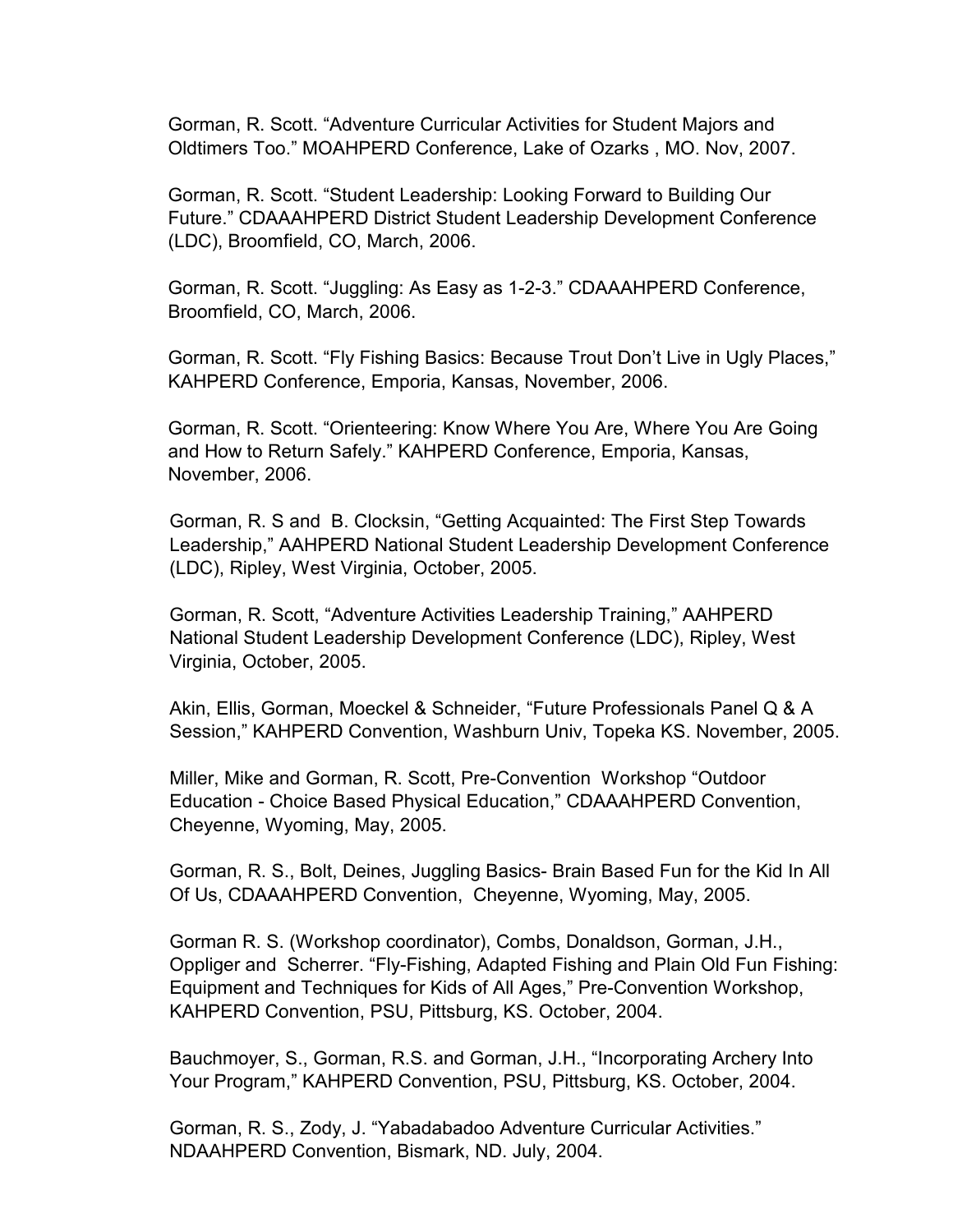Gorman, R. S. "Orienteering." NDAAHPERD Convention, Bismark, ND. July, 2004.

Oppliger, Gorman, and Stobart, "State-Wide Physical Activity Day: Physical Advocacy Session," AAHPERD Convention, New Orleans, LA., Apri, 2004.

Gorman, Sedbrook and Zody, "Out of This World Adventue Activities for Central District Future Professionals," CDAAAHPERD Convention, Duluth, MN. February, 2004.

Gorman, Oppliger and Jewett. "Juggling Basics for Everyone," KAHPERD Convention, Wichita, Kansas, February, 2002.

Gorman, R. S. "Fly Fishing as a Leisure Activity," CDAAAHPERD Convention, Rapid City, SD, February 2002.

Gorman, R. S. Nutrition for Teenagers, "How to talk to Your Teens About Important Issues." Parents University Conference, Kansas State University-Cooperative Extension Office of Crawford County, Pittsburg, KS, Sept. 2001.

Gorman, R. S. Yabadabadoo- \$400 Million for You," CDAAAHPERD Convention, Omaha, NE, February, 2000.

Gorman, R. S. " NASPE PEP Act Proclamation," Presented to the AAHPERD Alliance Assembly, AAHPERD Convention, Orlando Florida. March, 2000.

Gorman, R. S. Yabadabadoo Adventure Curricular Activities, SDAAAHPERD Annual Convention, Black Hills State University, Spearfish, SD, Nov., 1999.

Gorman, R., S. Scherrer, S, "Flyfishing: Because Trout Don't Live in Ugly Places," SDAAAHPERD Annual Convention, Black Hills State University, Spearfish, South Dakota, November, 1999.

Gorman, R. S., CDAAAHPERD Presidents Welcome, KAHPERD Convention General Session, KAHPERD Annual Convention, Hays, KS, November, 1999.

Gorman, R. S., "Yabadabadoo Adventure Curricular Activities," KAHPERD Annual Convention, Hays, Kansas, November, 1999.

Gorman, R. S. "Yabadabadoo Adventure Curricular Activities, " MOAHPERD Convention General Session, MAHPERD Convention, MO, October, 1999.

Gorman, R. S. "Yabadabadoo Adventure Curricular Activities I," CAHPERD Annual Convention, Denver, Colorado, October 8, 1999.

Gorman, R. S. "Yabadabadoo Adventure Curricular Activities II," CAHPERD Annual Convention, Denver, Colorado, October, 1999.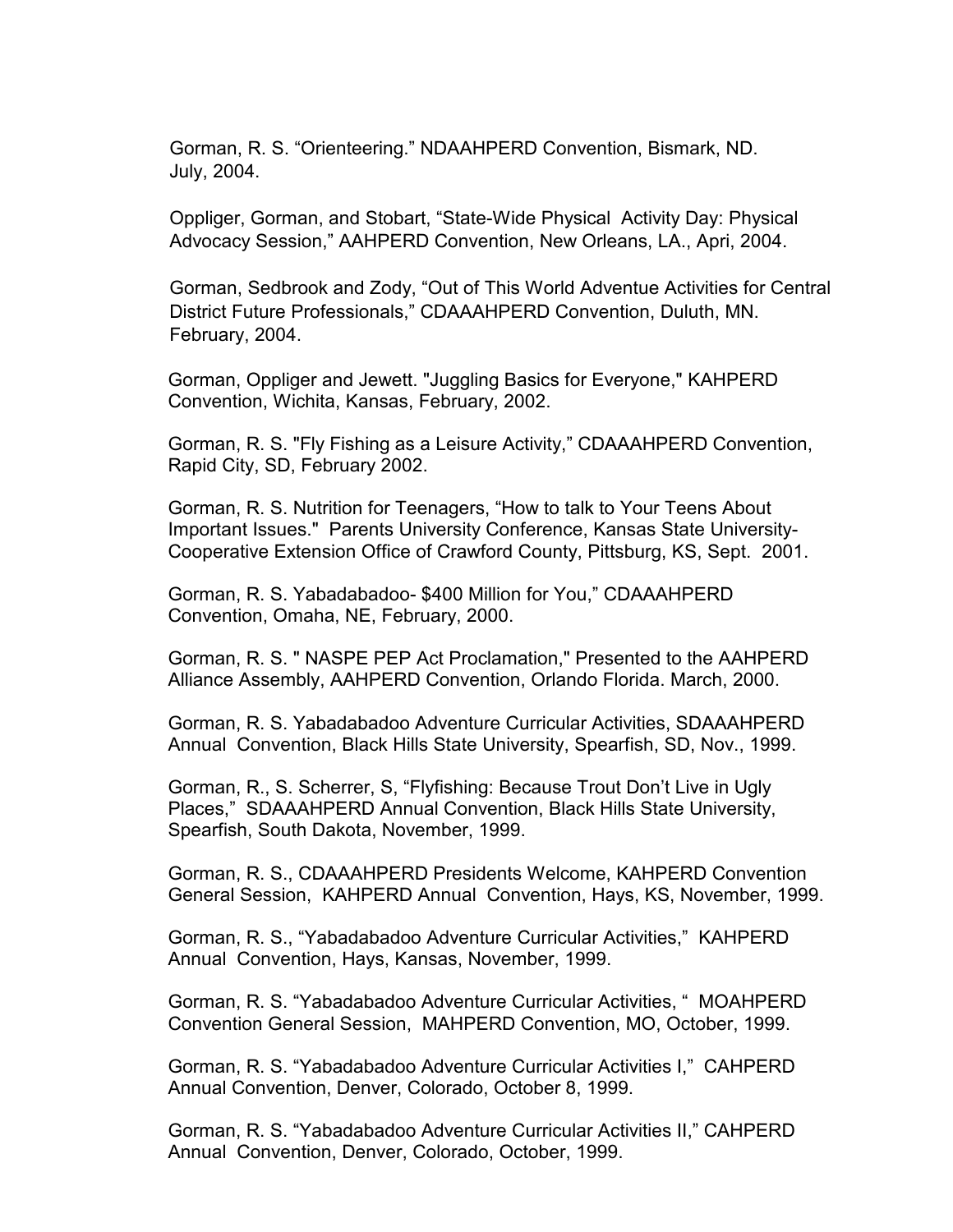Gorman, R. S. Scherrer, S. "Flyfishing: Because Trout Don't Live in Ugly Places," CAHPERD Annual Convention, Denver, Colorado, October, 1999.

Gorman, R. S. "Adventure Challenge Activities," PSU 4th Annual Tri-State Student Advance. PSU Campus, September, 1999.

Gorman, R. S. "Youth Fitness: Opportunities for a Lifetime, Pittsburg Kiwanis, Pittsburg, Kansas. August, 1999.

Oppliger, J. and Gorman, R.S. "Anabolic Steroid Use & Knowledge Among Students at a Rural University," National Strength and Conditioning Association National Conference, Kansas City, MO. June, 1999.

Gorman, R. S. " NASPE District Coordinator Update," NASPE Cabinet, AAHPERD National Convention, Boston, Massachusetts, April, 1999.

Gorman, R. S. " NASPE District Leader's Update Meeting," NASPE Coordinator, AAHPERD National Convention, Boston, MA, April, 1999.

Gorman, R. S. "Advocacy Workshop," KAHPERD Annual Convention, PSU Campus, Pittsburg, KS, November, 1998.

Gorman, R. S." NASPE District Coordinator Update," NASPE Cabinet, AAHPERD National Convention, Reno, Nevada, April, 1998.

Gorman, R. S." NASPE District Leader's Meeting," NASPE Coordinator, AAHPERD National Convention, Reno, Nevada, April, 1998.

Gorman, R. S. "Successful Teachers SHAPE the Future," CDAAAHPERD/KAHPERD Convention (co-presenter), Wichita, KS, Feb., 1998.

Gorman, R. S. "Stay Active with Physical Best," CDAAAHPERD/KAHPERD Convention (co-presenter), Wichita, KS, February, 1998.

Gorman, R. S."Variations of a Theme: Lifetime Wellness at Four Kansas Universities," CDAAAHPERD/KAHPERD Convention, Wichita, KS, Feb., 1998.

Gorman, R. S." NASPE District Coordinator Report," NASPE Cabinet, AAHPERD/CDA National Convention, St. Louis, April, 1997.

Gorman, R. S. "Active-Older Adults," Pittsburg YMCA, Pittsburg, KS, May, 1997.

Gorman, R. S. " Physical Best/Fitnessgram 6-12 Workshop," AAHPERD 1995 National Convention, Seattle, Washington, April, 1995.

Gorman, R. S. "Juggling is Catching," (co-presented with Terry Todd), CDAAAHPERD Convention, Fargo, North Dakota, April, 1995.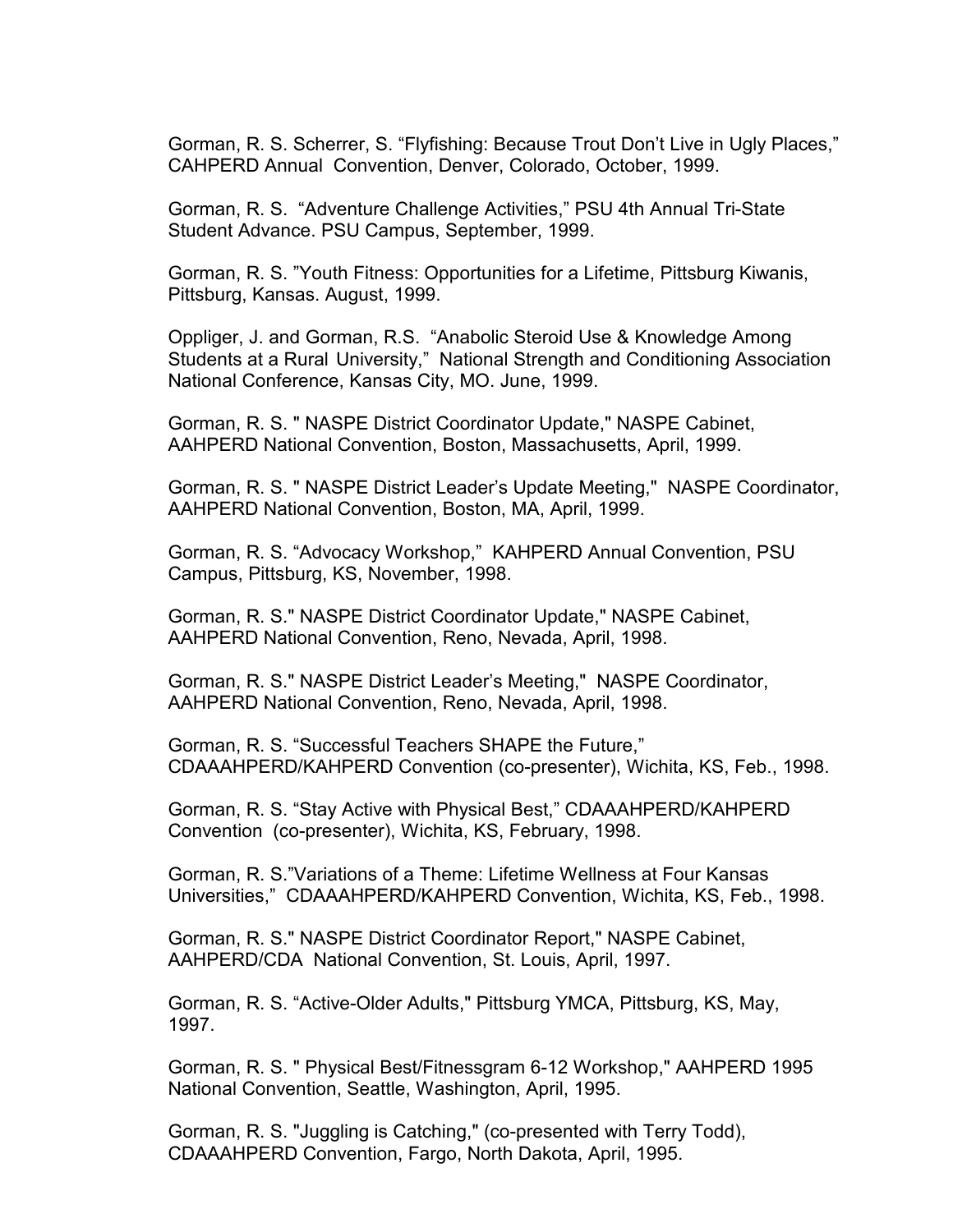Gorman, R. S. "Future Directions in Sport and PE," CDAAAHPERD Convention, Fargo, North Dakota, April, 1995.

Gorman, R. S., "Nutrition for Today's Adolescents," Summer Program, Pittsburg Middle School Students at Risk Program, Pittsburg, KS, July, 1995.

Gorman, R. S. "PA Cooperative & Initiative Games," Professional In-service Program, Wichita Public Schools- USD 259, Wichita, KS, February, 1995.

Gorman, R. S. "Physical Best/FitnessGram PE Workshop," Pittsburg Middle School In-Service, Pittsburg, KS, January, 1995.

Gorman, R. S. "A Fitness Potpourri: 6-12 Workshop," AAHPERD 1994 National Convention, Denver, Colorado, April, 1994.

Gorman, R. S. " Organizing and Administrating Kansas Fitness Day," KAHPERD Convention, Liberal, KS, November, 1993.

Gorman, R. S. "Physical Best Activities - Secondary," Central District AAHPERD, Omaha, Nebraska, April, 1993.

Gorman, R. S. "Future Directions for Physical Education and Sport," Central District AAHPERD, Omaha, Nebraska, April, 1993.

Gorman, R. S. "Basic Nutrition and Cholesterol Education Workshop," Coffeyville Community College Coffeyville, KS, March, 1993.

Gorman, R. S. "NASPE: How to Integrate Physical Best Into Your Program," AAHPERD 1993 National Convention, Washington, D.C., March, 1993.

Gorman, R. S. "A Model Cholesterol Education Program for Children, KAHPERD Convention, Hutchinson, KS, Nov, 1992.

Gorman, R. S. "Healthy Lifestyles: Cooperative Fitness Activities," Future Educators of America: Third Annual Conference, PSU Campus, Pittsburg, KS, November, 1992.

Gorman, R. S. "Cholesterol Awareness for Elementary School Children," Arma School District, Arma, KS, October, 1992.

Gorman, R. S. "Physical Best K-6: Activities and Concepts That Work," Olathe School District Workshop, Olathe, KS, September,1992.

Gorman, R. S. "K-8 Physical Best Activities and Concepts at Work," CDA-AAHPERD, Des Moines, Iowa, May, 1992.

Gorman, R. S. "Incorporating Angling Into Your Education Program." Workshop Coordinator and Presenter. CDA-AAHPERD. Des Moines, Iowa, May, 1992.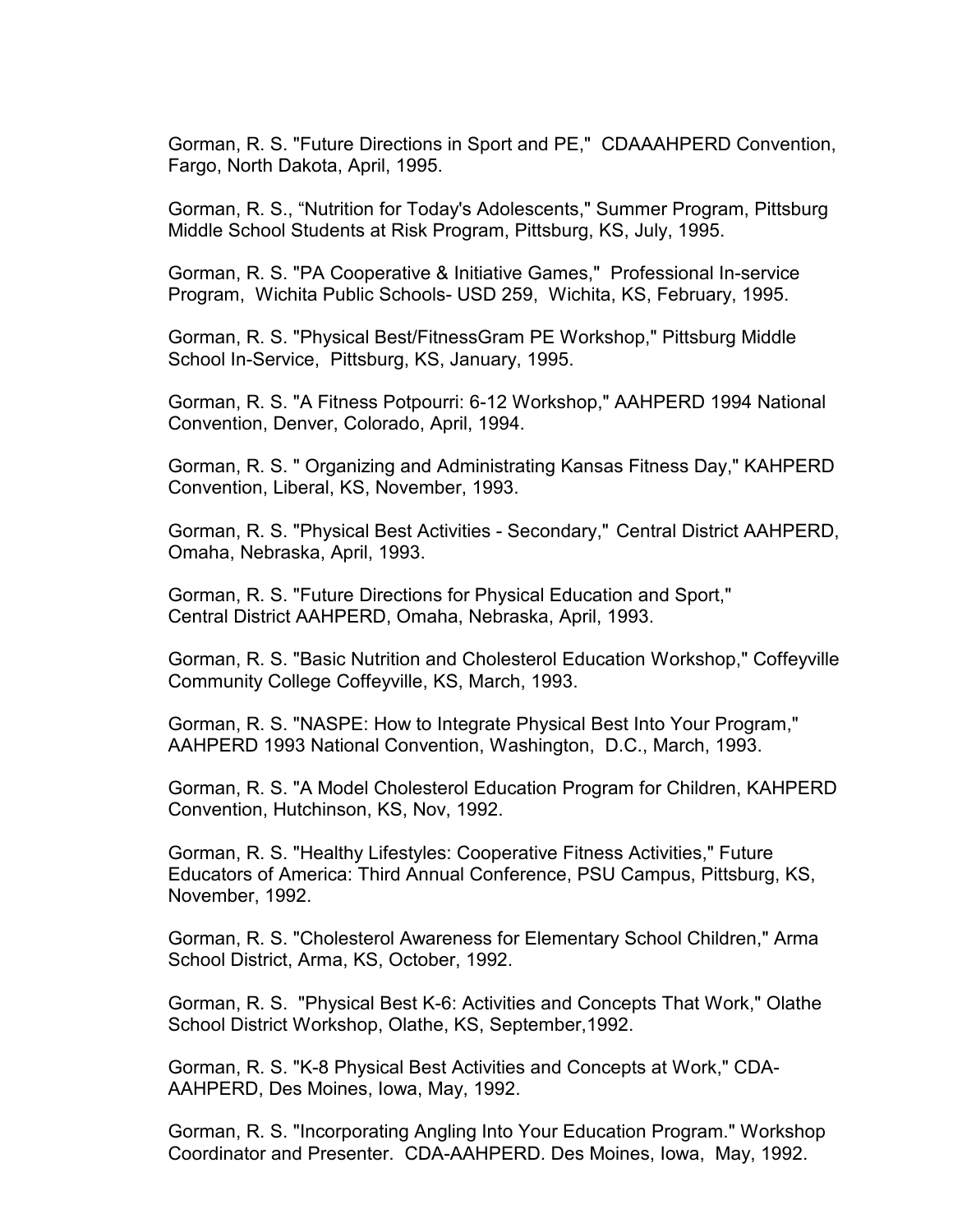Gorman, R. S. "Nutrition Education for Adults with CHD Risk Factors," Mount Carmel Hospital Working Women and Friends" Education Program, Pittsburg, KS, April, 1992.

Gorman, R. S. "Body Composition Assessment and Associated CHD Risk Factors," Walking Kansas Program, Baxter Springs, KS, March, 1992.

Gorman, R. S. "A Model Nutrition/Cholesterol Education Program," National Symposium on Adolescent Health. Kansas City, KS, February, 1992.

Gorman, R. S. "Cholesterol: The Good, The Bad and The Ugly," Coffeyville Community College, Coffeyville, KS, February, 1992.

Gorman, R. S. "Importance of Physical Activity for the Age 50+," Healthy Aging Seminar. Kansas Department of Health and Environment, Hutchinson, KS, Feb, 1992.

Gorman, R. S. "Elementary School Playground Safety Concerns and Legal Liability," USD-247 Cherokee School District, Cherokee, KS, January,1992.

Gorman, R. S. "Physical Best: Activity Program for K-6," KAHPERD Convention. Emporia, KS, November 1991.

Gorman, R. S. "A Model Cholesterol and Nutrition Education Program." Workshop at Heartland Health Conference. Washburn University, Topeka, KS, June 1991.\_

Gorman, R. S. "A Model Cholesterol Education Program for Elementary Students," George Nettels Elementary School: Parent-Teacher Organization, Pittsburg, KS, Spring 1991.

Gorman, R. S. "Cholesterol Awareness for Elementary School Children," International Association of Physical Education Schools in Higher Education and National Association for Physical Education in Higher Education World Congress, Atlanta, Georgia, Spring 1991.

Gorman, R. S. "Cholesterol: The Good, The Bad and The Ugly," KAHPERD Convention, Emporia, KS, November 1990.

Gorman, R. S. "Physical Best: A Hands On Workshop," KAHPERD Convention, Emporia, Kansas, November 1990.

Gorman, R. S. "The Role of Exercise in Weight Loss Programs." American Dietetic Association, Parsons, Kansas, September 1990.

Gorman, R. S. "Cholesterol: The Good, The Bad and The Ugly," Heartland Health Conference, Washburn University, Topeka, KS, June 1990.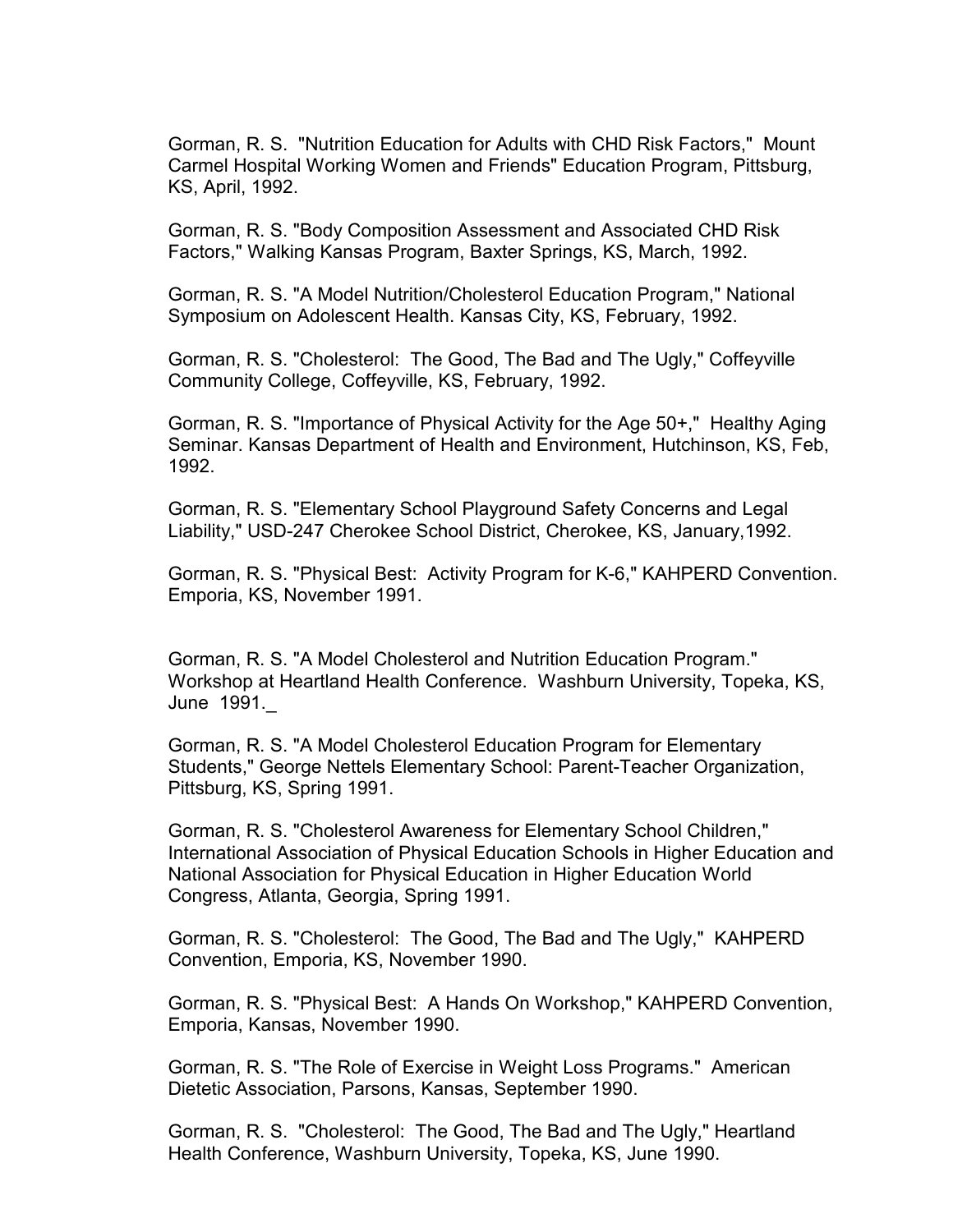Gorman, R. S. "Cholesterol: The Good, The Bad and The Ugly," Lakeshore Wellness Conference, Buena Vista College, Lakeshore, Iowa, June 1990.

Gorman, R. S. "Cholesterol and Fats In The Foods We Eat," Nutrition Class, Coffeyville Community College, Coffeyville, KS, June 1990.

Gorman, R. S. "Physical Best: Fitness Testing Ideas for the Practitioner," KAHPERD Sharing Day, Olathe, KS, February 1990.

Gorman, R. S. "Physical Best Workshop for the Practitioner, Grades K-12," KAHPERD Convention, Pittsburg, KS, November 1989.

Gorman, R. S. "Cholesterol and Fats in The Foods We Eat," Freeman Hospital Opti-Fast Program, Joplin, Missouri, October 1989.

Gorman, R. S. "Cholesterol: The Good, The Bad and The Ugly." Lakeshore Wellness Conference, Buena Vista College, Lakeshore, Iowa, June 1989.

Gorman, R. S. "Cholesterol: The Good, The Bad and The Ugly," Good Life Conference VIII, University of Nebraska, Lincoln, Nebraska, June 1989.

Gorman, R. S. "Soccer Skills Test Development," AAHPERD Sports Skills Test Development Committee (ARAPCS), AAHPERD National Convention, Boston, Massachusetts, June 1989.

Gorman, R. S. "Soccer Skill Testing - Past and Present Assessment of Soccer Skills Using Standardized Tests," Southern District AAHPERD Convention, Little Rock, Arkansas, March 1988.

#### **Honors and Awards**

2103 PSU Graduate Program Outstanding Mentor of the Year 2103 AAHPERD NASPE National Mentor of the Year 2103 KAHPERD Recreation Educator of the Year 2013 KAHPERD Presidential Appreciation Award 2012 CDAAAHPERD Mark Harvey Legacy Award 2011 PSU Outstanding Faculty Award 2011 PSU College of Education Excellence in Teaching Award 2010 MOAHPERD Presidential Recognition Award 2009 AAHPERD Julian Smith (National Recreation) Award Nominee 2004 NASPE Joy of Effort Award 2004 AAHPERD Honor Award 2002 NASPE President-Elect Final Candidate 1998 KAHPERD Honor Award 1996 CDAAAHPERD Honor Award 1995 CDAAAHPERD Sport & Physical Education Division Merit Award 1993 Kansas Governor's Council On Fitness and AHA "Heartiest Five"

1990 Outstanding Faculty Member- School of Education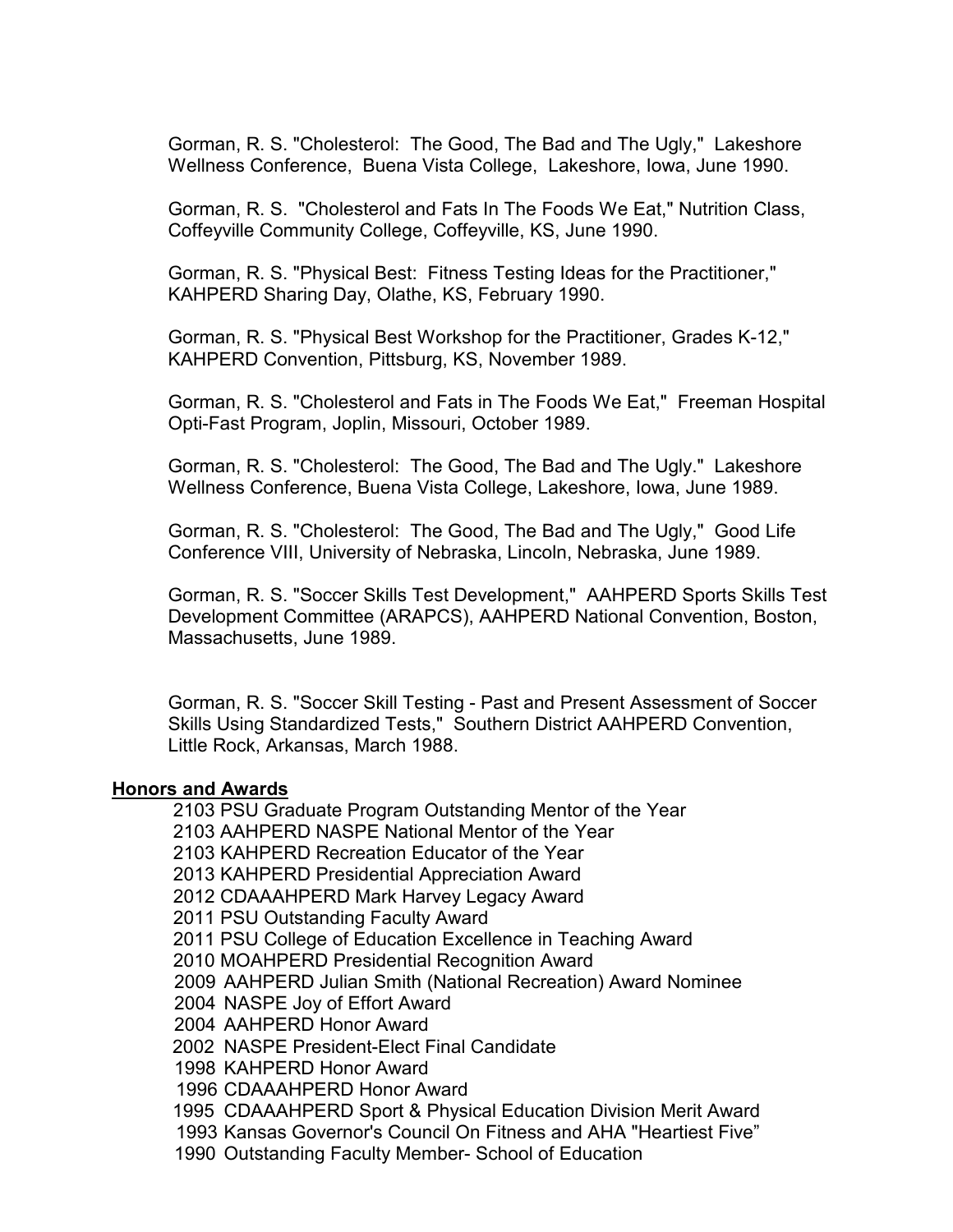1984 Phi Delta Kappa , University of Georgia 1982 Program Director's Teaching Excellence Award- UGA 1976 Phi Delta Kappa, Western Carolina University 1975 NAIA Academic All-American Baseball Player- Elon College

#### **Scholarly Activities**

## **Teaching**

My major areas of expertise include: exercise physiology, health related physical fitness, pedagogy, camping, outdoor education and adventure education. I have extensive experience in ropes course programing and have a low elements ropes course at PSU. We also have a rappelling tower with both a wall and helicopter skid we use in my Camping and Outdoor Education classes.

| Teaching |                                                |
|----------|------------------------------------------------|
| 103      | <b>Weight Training</b>                         |
| 119      | Racquetball                                    |
| 150      | *Lifetime Fitness Concepts                     |
| 200      | LS: Tennis, Weight Training, and Racquetball   |
| 266      | First Aid and CPR                              |
| 317      | <b>Camping and Outdoor Education</b>           |
| 361      | Theory and Fundamentals of Activities II       |
| 467      | <b>Adaptive Physical Education</b>             |
| 469      | <b>Exercise Physiology</b>                     |
| 499      | Report                                         |
| 704      | <b>Physical Education Workshop</b>             |
| 806      | <b>Special Investigations</b>                  |
| 823      | <b>Advanced Exercise Physiology</b>            |
| 825      | Leadership and Legal Issues in Sport & Leisure |
| 840      | <b>Graduate Seminar in Physical Education</b>  |
| 850      | <b>Mechanical Kinesiology</b>                  |
|          |                                                |

*\* Taught Lifetime Fitness Concepts in Paraguay Spring of 2006*

#### Advisement

I serve as the Graduate Coordinator for the HHPR Department. I presently have 140 part-time or full-time graduate students in our Master of Science Dregree Program. I also advise undergraduate students who are assigned to me as "undeclared" in from my Freshman Experience classes.

#### Grants

I was awarded a 2012 KAHPERD Incentive Grant (\$1,000.00) in to teach a Flyfishing Workshop based upon the National Fishing in Schools Program model. The PSU summer workshop was conducted over two days. Day 1 focused on learning the basic equipment and motor-skills. Day 2 involved a field trip to Roaring River State Park (MO) to catch trout using the flyfishing skills acquired.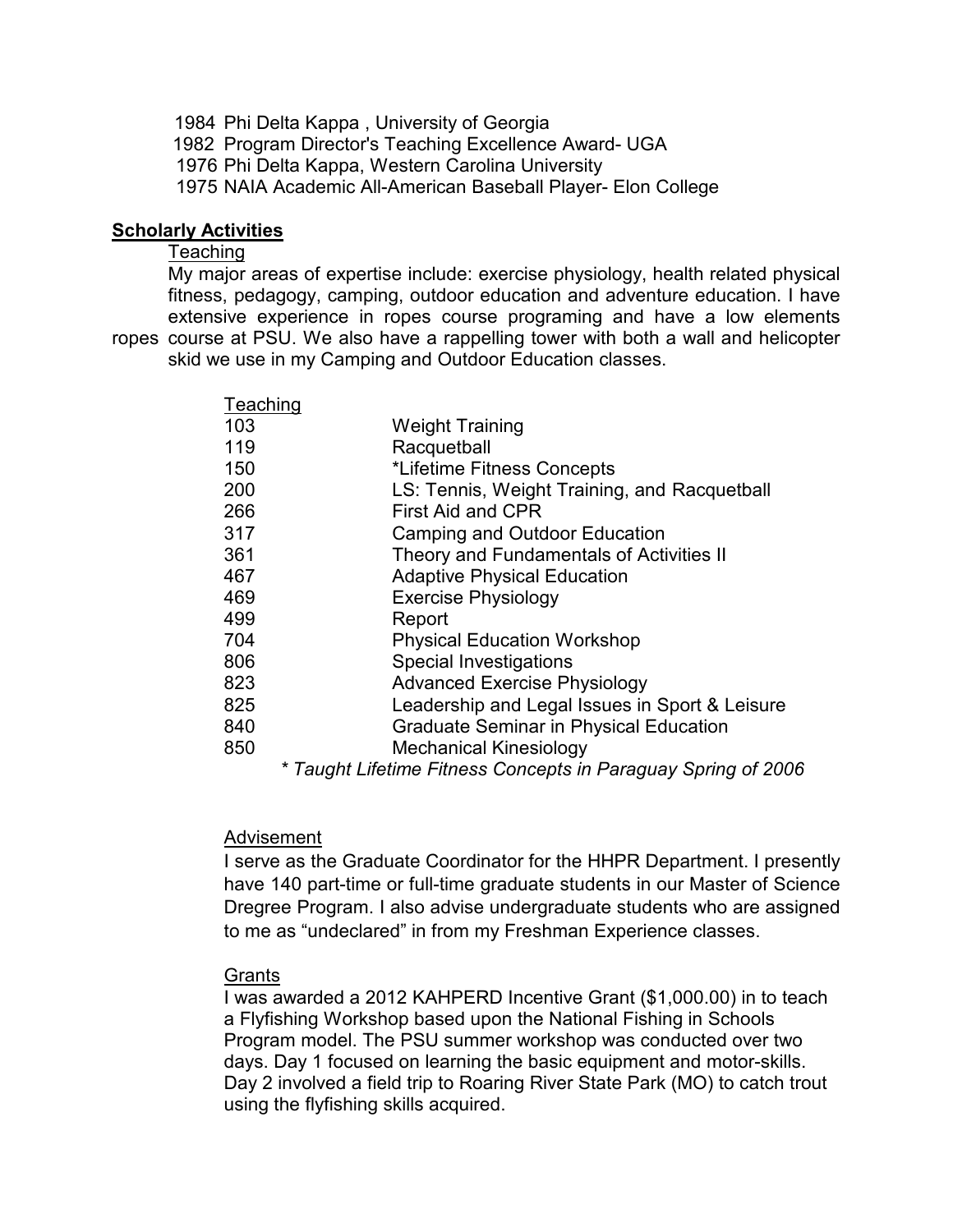Institutional and Community Service

Dr. Gorman serves on the following: HHPR Promotion Committee, HHPR Scholarsgip Committee, Paraguay in Kansas Committee, College of Education Promotion Committee and is Member and Past-Chair of the University Professor Committee. Additional PSU service includes: Graduation Marshal and is the Past-PSU Lacrosse, Duck's Unlimited and Fishing Clubs Adviser. Dr. Gorman is also recruited by the Athletic Department to umpire both PSU scrimmages as well as varsity baseball and softball games. He also assists whenever needed at home crosscountry and track and field meets. He also has served as official scorekeeper for the Gorilla Volleyball team. Additional HHPR departmental service includes: Graduate Faculty, Graduate Coordinator, HHPR Majors Club, Kansas Kids Day, Special Olympics, Rumble in the Jungle, HHPR Day and Adopt a Highway HHPR/Camping Class Coordinator.

Additional community service includes:

• Pittsburg Post 64 American Legion Baseball General Manager (10 years)/Head Coach (5 years)

• Pittsburg Parks and Recreation Advisory Committee/Chair (10 Years)

• American Heart Association: Kansas Affiliate Board of Directors (6 years)

• Crawford County American Heart Association President (10 Years)

- Crawford County AHA Telepledge Committee Chair (6 years)
- Crawford County AHA HeartWalk Committee (9 years)
- Kansas Wildlife and Parks Hunter Safety Education Instructor (23 years)
- NFSHSAA, American Legion, NCAA Baseball and Softball Umpire (29 years)

• Kansas Babe Ruth 14's Mid-West Regional Champion Baseball Coach (1997)

• Pittsburg Little Balkans Baseball Tournament Director (9 years)

• Pittsburg YMCA Soccer Clinic Coordinator (8 Years)

• J.L. Hutchinson Youth Baseball Coach (9 years)

## **Recreation Activities and Service**

My service to the recreation profession includes teaching the Adventure Sports class at Berry College for five years. I also received high and low elements ropes course training at Berry from Project Adventure, Inc. In 1988 when I moved to PSU, I was offered the opportunity to teach Camping and Outdoor Education. We constructed our first low elements ropes course, modified and included adventure and outdoor education the curriculum and let the fun begin. I teach one class in the fall, two every spring and one more in the summer. Educational units include adventure education with ropes course activities, camping & outdoor education, orienteering, canoeing/kayaking, fishing/fly fishing, archery (target & clout) and rappelling.